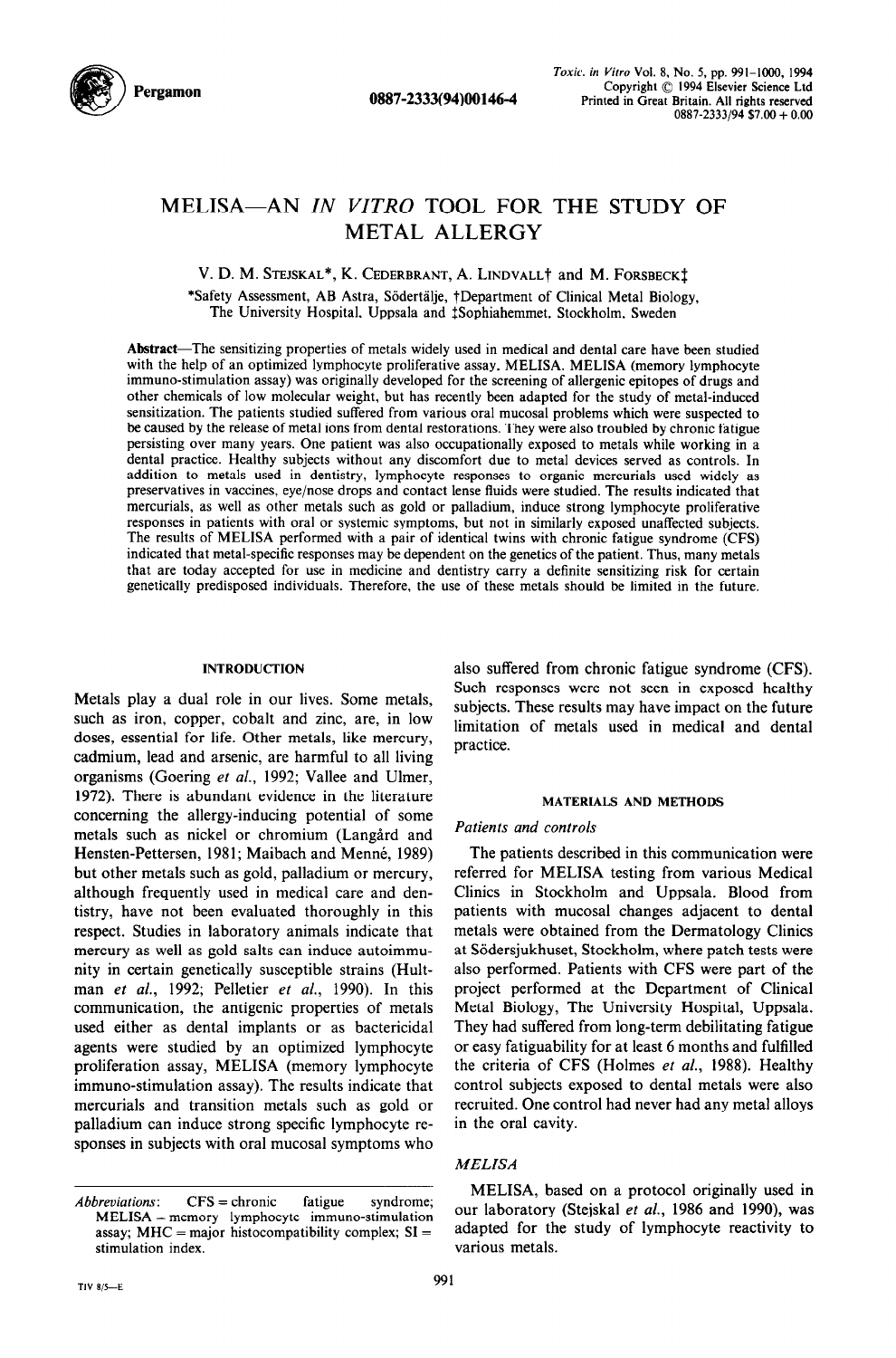Venous blood was collected in sterile vacutainer tubes containing polystyrene beads (Becton Dickinson, England) and defibrinated by shaking. Lymphocytes were isolated on Ficoll-Paque (Pharmacia, Sweden) and washed with RPM1 1640 (Gibco, Scotland) containing 10 mM HEPES, 8 mg gentamicin/litre and 4 mmol *L*-glutamine/litre. The monocyte content was reduced by plastic adherence for 30 min at 37°C in the presence of 20%  $AB+$ serum. Non-adherent cells were recovered and diluted to  $1 \times 10^6$  cells per ml in complete RPMI 1640 with 10% inactivated AB+ serum. The cells were cultivated in 1-ml macrocultures, containing  $1 \times 10^6$  lymphocytes, in 48-well plates (Costar, Holland) which were precoated with metal salts in the following dilutions: HgCl<sub>2</sub>, 0.004-9  $\mu$ g/ml; phenylmercuric acetate, 0.007-1  $\mu$ g/ml; SnCl<sub>2</sub> × 2H<sub>2</sub>O, 12.5-50  $\mu$ g/ ml;  $CuSO<sub>4</sub> \times 5H<sub>2</sub>O$ , 0.5–0.25  $\mu$ g/ml; CH<sub>3</sub>COOHAg, 2.5-5  $\mu$ g/ml; Na<sub>3</sub>Au(S<sub>2</sub>O<sub>3</sub>)<sub>2</sub>, 1.5-50  $\mu$ g/ml; PdCl<sub>2</sub>, 1.56-6.25  $\mu$ g/ml; Pt(SO<sub>4</sub>)<sub>2</sub> × 2H<sub>2</sub>O, 12.5-25  $\mu$ g/ml; Pb(NO<sub>3</sub>)<sub>2</sub>, 12.5–25  $\mu$ g/ml; CdCl<sub>2</sub> × 2H<sub>2</sub>O, 1.5–6  $\mu$ g/ ml; TiO<sub>2</sub>, 12.5-50  $\mu$ g/ml; CH<sub>3</sub>HgCl, 0.1-0.5  $\mu$ g/ml;  $CH<sub>3</sub>CH<sub>2</sub>HgCl$ , 0.1-0.5  $\mu$ g/ml; thiomersal, 0.1-0.5  $\mu$ g/ml; thimerfonate, 0.06–0.5  $\mu$ g/ml; NiCl<sub>2</sub> × 6H<sub>2</sub>O, 1-10  $\mu$ g/ml; CrCl<sub>3</sub> × 6H<sub>2</sub>O, 1.5-50  $\mu$ g/ml;  $CoCl_2 \times 6H_2O$ , 0.2–6.3  $\mu$ g/ml. All salts used were of 'pro analysi' grade. Three to six control cultures, without antigens, provided information about the spontaneous proliferation of the lymphocytes. PPD (Purified Protein Derivative, tuberculin, Statens Seruminstitut, Denmark) was used as a positive control antigen for the estimation of cell-mediated immunity. Following 5 days of incubation, 600  $\mu$ l from each well was transferred to a new plate supplemented with 30  $\mu$ Ci [methyl-<sup>3</sup>H]thymidine (Amersham, England, sp. act. ca 3.2 TBq/mmol) and incubated at 37°C for 4 hr. The cell cultures were harvested in an automatic cell-harvester (Inotech, Switzerland) and the radioactivity was measured in a liquid-scintillation counter (LKB/Wallac, Finland).

The increase in  $[3H]$ thymidine incorporation in the cultures was expressed as counts per minute (cpm) and a stimulation index (SI) was obtained as:

$$
SI = \frac{cpm \text{ in antigen-treated cultures}}{\text{mean rpm of control cultures.}}
$$

#### *Morphology*

 $100 \mu l$  cell suspension was taken from each culture following 5 days of cultivation for smear preparation in a cytocentrifuge (Shandon, England). The smears were stained with May-Grünwald/Giemsa (Stejskal er *al., 1986).* Cell preparations provide valuable information about the state of cultures and complete objective results of DNA incorporation.

## *MELISA evaluation*

The threshold for a positive response was set at  $SI \geq 3$  since this value excluded the majority of control subjects. SI values between 2 and 3 were considered as weakly positive. The maximal stimulation index indicates proliferation obtained at the optimal concentration of a given metal salt. Positive results obtained by  $[3H]$ thymidine incorporation were confirmed by the presence of lymphoblasts on cell smears (data are not shown).

### *Patch tests*

Patients with oral mucosal changes were patch tested with a dental screening series (Chemotechnique Diagnostics AB, Sweden) which included mercury 0.5% in petrolatum, cobalt chloride 0.5% in petrolaturn, goldsodiumthiosulfate 0.5% in petrolatum, nickel sulfate 5.0% in petrolatum, palladium chloride 2.0% in petrolatum, phenylmercuric acetate 0.01% in water thiomersal 0.1% in petrolatum, thimerfonate 0.1% in petrolatum. Patch tests were performed with Finn chambers (Epitest Helsinki, Finland) on Scanpor. The test substance was applied for 48 hr on the patient's back and read after 72 hr. Erythema, induration and papules or vesicles were considered as a positive reaction.

#### RESULTS AND DISCUSSION

#### *Cellular reactivity induced by mercurials*

Dental amalgam is an alloy of 50% metallic mercury in combination with other metals such as tin, copper, silver and zinc. Since dental personnel are continuously exposed to' metallic mercury at work and sometimes also to other mercurials such as phenyl-Hg (component of N2 root fillings) we have studied lymphocyte reactivity in dental staff.

A 42-yr-old atopic female (S28) worked as a dental nurse during the period 1977-87. She attended the Dermatology Clinics in 1987 because of the occurrence of lichenoid changes adjacent to amalgam fillings, verified by PAD, and chronic eczematous eruptions on her hands. She had a history of manual handling of amalgam in the past. The patient's lymphocytes responded *in vitro* to a wide range of inorganic Hg concentrations but also to organic phenyl-Hg (Fig. 1). The patch test was positive to phenyl-Hg but negative to metallic Hg. Since this patient obviously suffered from systemic sensitization to mercury, she was advised to replace her amalgam fillings and stop working as a dental nurse. Amalgam removal was completed in 1989. The patient also found another job. Her oral problems disappeared and her skin problems significantly improved.

Since lymphocyte responses to low molecular weight chemicals such as penicillins or isothiazolonines are usually present in patients with symptoms of hypersensitivity but not in exposed healthy individuals (Stejskal, 1989; Stejskal et *al.,* 1986) we wanted to see if this phenomenon was valid for mercury compounds. Thus, we studied the lymphocytes from another dental nurse (L7) who was exposed to amalgam through her own fillings and at work but did not have any skin or mucosal problems. L7's lympho-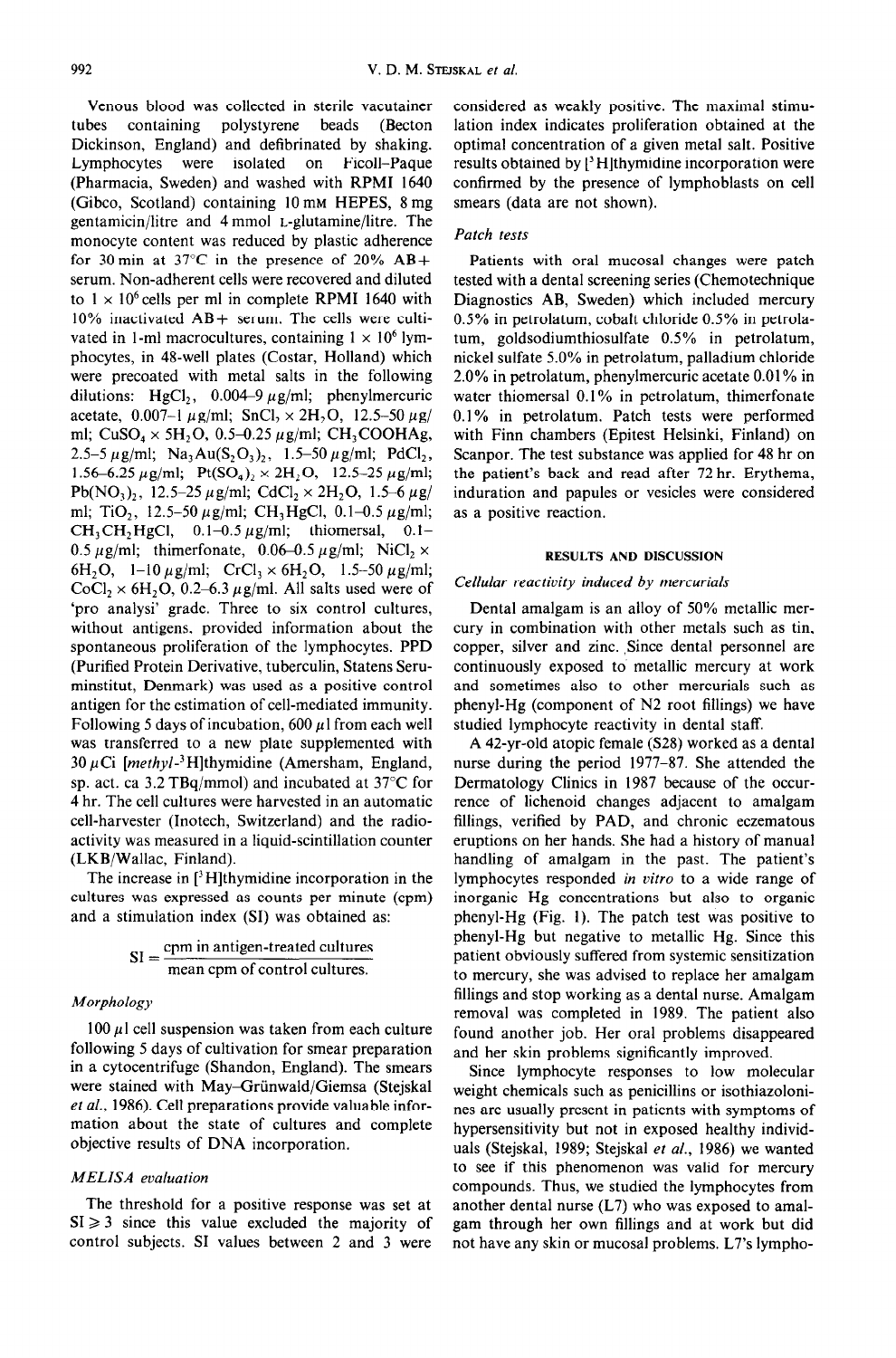

Fig. 1. MELISA with HgCl<sub>2</sub> (\*) and phenylmercury acetate ( $\blacklozenge$ ) in a 42-yr-old atopic dental nurse (S28) with oral lichen and a positive patch test to phenylmercury. Control cpm = 1345.

cytes did not respond to inorganic Hg (0.009- 9  $\mu$ g/ml) or to phenyl-Hg (0.007–0.5  $\mu$ g/ml) at any of the concentrations tested. Similar results were found when lymphocytes from another atopic dental nurse (TL43), who was free from amalgam restorations, were studied  $(HgCl<sub>2</sub>: 0.125-4 µg/ml; phenyl-Hg:$  $0.06 - 0.5 \mu g/ml$ .

Comparatively lower responses induced by phenyl mercury in comparison with inorganic Hg, which were observed in patient S28, were not a regular finding in all of the patients studied. Lymphocytes from a 4%yr-old male (SKlS) suffering from CFS responded vigorously to phenyl-Hg but only slightly to inorganic Hg (Fig. 2). The phenyl-Hg-specific sensitization was additionally demonstrated by positive patch test which also showed a positive reaction to thiomersal. The MELISA results were reproducible in several consecutive experiments (data not shown). On interviewing the patient about a possible source of sensitization it was found that he had been



Fig. 2. MELISA with HgCl<sub>2</sub> (\*) phenyl-Hg ( $\blacklozenge$ ) and thiomersal ( $\blacksquare$ ) in a 49-yr-old male (SK15) with CFS and a positive patch test to these compounds. Control cpm = 2396.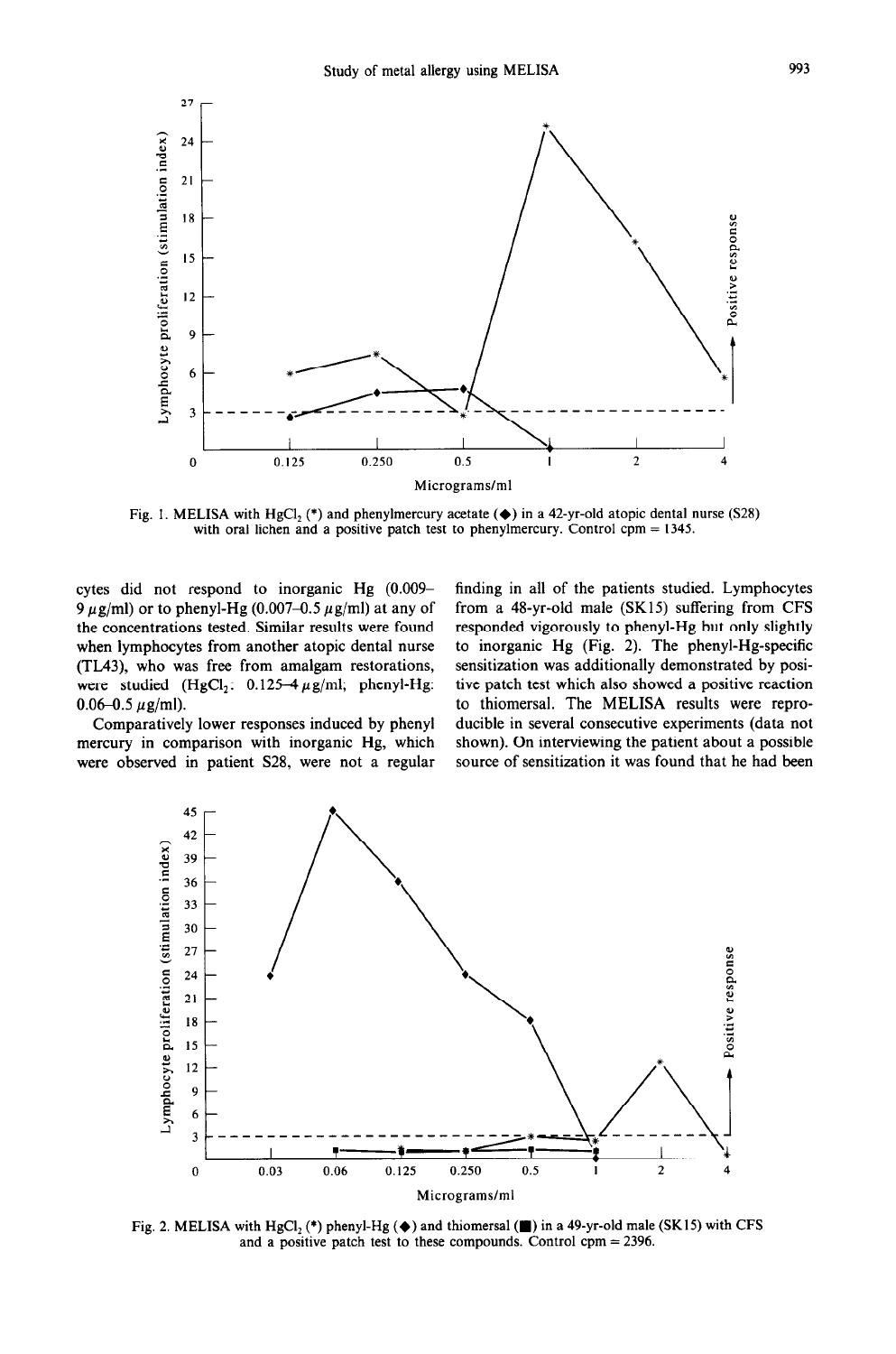

Fig. 3. MELISA with various mercury compounds in a 52-yr-old female (TL87) exposed to thiomersal containing vaccines at work:  $\blacktriangle$ , methyl-Hg;  $\blacksquare$ , thiomersal;  $\blacklozenge$ , ethyl-Hg;  $\diamond$ , thimerfonate;  $\blacklozenge$ , phenyl-Hg; \*,  $HgCl<sub>2</sub>$ .

exposed to organic mercurial pesticides in his youth while gardening in Chile. Interestingly, he also reported the appearance of conjunctivitis induced by the intake of large amounts of citrus fruits. It is possible that the citrus fruits may have been treated with pesticides containing phenyl-Hg, and that the conjunctivitis could be the result of a positive provocation.

Another organic mercurial, thiomersal (sodium ethyl mercurithiosalicylate) is widely used in Sweden and worldwide as a preservative in vaccines, soft contact-lense fluids and immunoglobulin preparations because of its excellent bactericidal properties. We wanted to examine the possible sensitizing properties of thiomersal at the lymphocyte level. A 52-yr-old female technician (TL87) was exposed to thiomersal while employed in vaccine production for several years. She was also treated with thimerfonatecontaining anti-D-globulin following delivery of each of her two children. Past medical history revealed atopy and severe intolerance to fish and egg protein. While working as an animal attendant she developed joint oedema and dyspnoea and had to be relocated to an animal-free laboratory. However, RAST against various laboratory animals, including mice, was negative. The patient suspected animal food containing fish protein as a cause of her problems. The results of lymphocyte studies are shown in Fig. 3. TL87's lymphocytes responded strongly to ethyl-Hg, one of the epitopes of thiomersal (Pirker et al., 1993), to thiomersal and to thimerfonate. Thimerfonate is another ethyl-Hg derivative used in vaccines for its bactericidal properties. A low degree of reactivity was

demonstrated to methyl-Hg and to inorganic Hg while no response was detected to phenyl-Hg (data not shown). A patch test with ethyl-Hg showed a strong reaction at 0.05% concentration, and redness with possible infiltration at  $0.1\%$ . A strong reaction was also observed with thimerfonate but the results with these compounds were considered as toxic. A patch test with inorganic Hg showed a weak redness and was considered negative. Within 4 hr of the patch test the patient experienced headache, chills and itching on the back under the patch tests. The itching later spread over the extremities and finally all over the body. These symptoms, together with a debilitating fatigue, lasted for 3 days.

It is generally accepted that genetics plays a decisive role in immune responsiveness of the organism to low molecular substances (Barna et al., 1984; Hultman et al., 1992; Ishii et al., 1990; Landsteiner et al., 1939). We had an opportunity to study lymphocyte reactivity to metals in two pairs of identical twins. One pair of twins had had a diagnosis of CFS; the other pair was healthy. The former pair of 46-yr-old female identical twins (AD144 and AD147) were referred for MELISA testing because of suspected metal sensitivity such as intolerance to metal earrings and an aggravation of illness following dental treatment. They had suffered from debilitating fatigue for several years and fulfilled the criteria of CFS. The results of MELISA performed with various metal salts are shown in Fig. 4(a,b). Positive lymphocyte responses were detected in cultures incubated with inorganic Hg and phenyl-Hg and with gold and nickel salts. The lymphocyte reactivity pattern was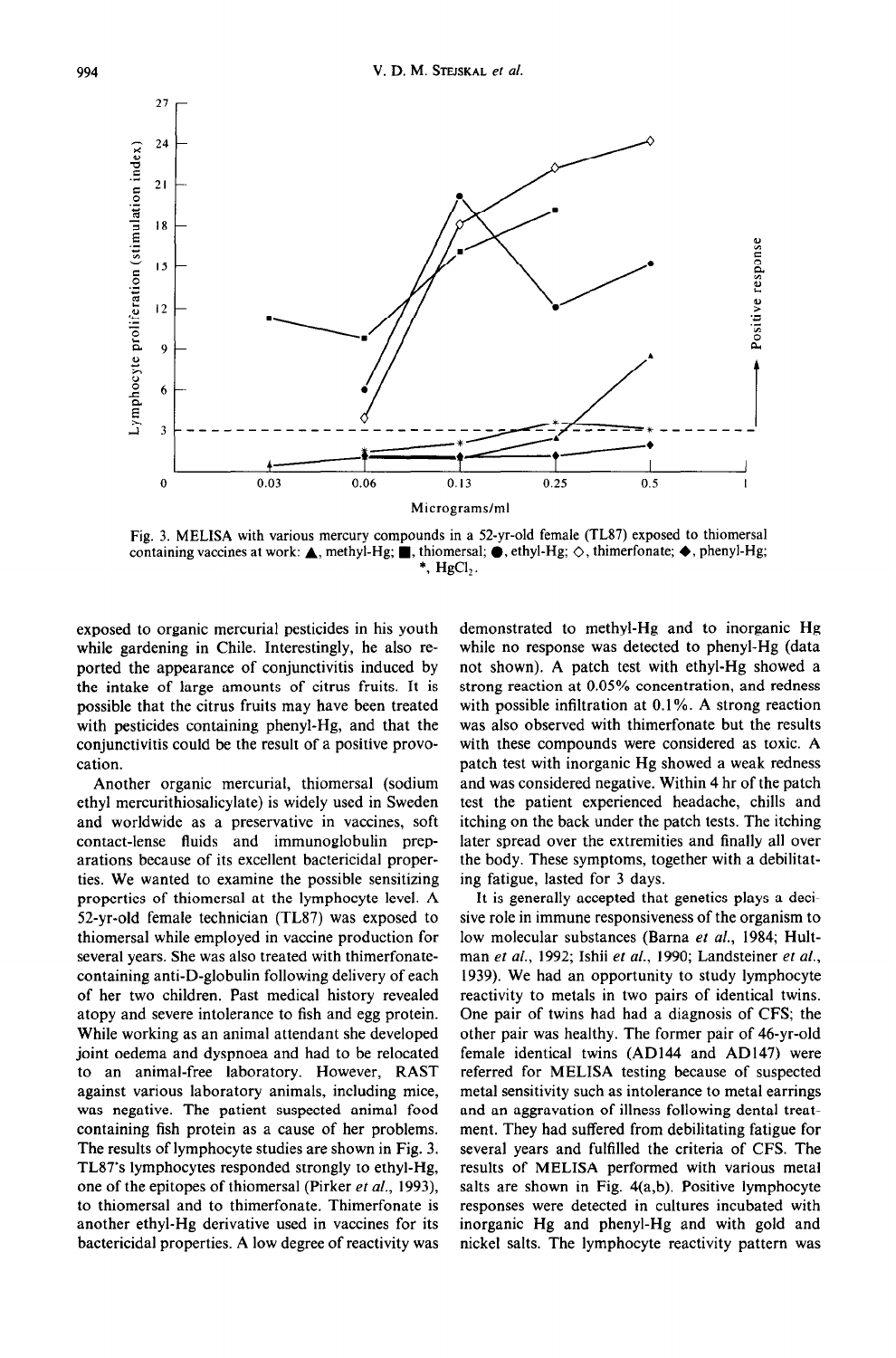identical in both twins, suggesting the role of genetics in the sensitization process. AD144 showed a positive patch test to gold and mercury. AD147 experienced worsening of symptoms after drilling in amalgam fillings. None of them had any mucosal problems. Another pair of identical twins studied (TL26 and TL27; Fig. 5) were 52-yr-old males employed as chemists and exposed to amalgam and gold alloys through dental restorations. As shown in Fig. 5, their lymphocytes did not respond to any of the metals tested. The control values and proliferation responses to tuberculin (PPD) were similar in both twin-pairs as shown by the following cpm values: AD144, 3171 and 52 316 (PPD); AD147, 3010 and 158 321 (PPD); TL26, 2917 and 321 044 (PPD); TL 27, 2401 and 416703 (PPD).

The confirmation of the clinical relevance of *in vitro* lymphocyte responses by skin test was sometimes not possible since the patients refused to participate in testing because they were afraid of aggravation of symptoms. Therefore, another CFS patient with a known positive patch test to several metals was tested with MELISA in December 1992 (Fig. 6). This patient (S85) attended the Dermatology Clinics at the beginning of 1980. A patch test was performed and was found to be strongly positive to nickel and cobalt. In 1984, the patient was re-admitted because of itching and burning in the oral cavity in the vicinity of many amalgams and gold crowns. She also complained of general weakness and jewellery intolerance. Following dental treatment she became bedridden for 2 wk and her



Fig. 4. MELISA with various metal salts in 46-yr-old female identical twins, (a) AD144 and (b) AD147, with CFS. The twins were exposed to dental amalgam, and had known earring intolerance. The mean stimulation index of two consecutive maximal values is shown.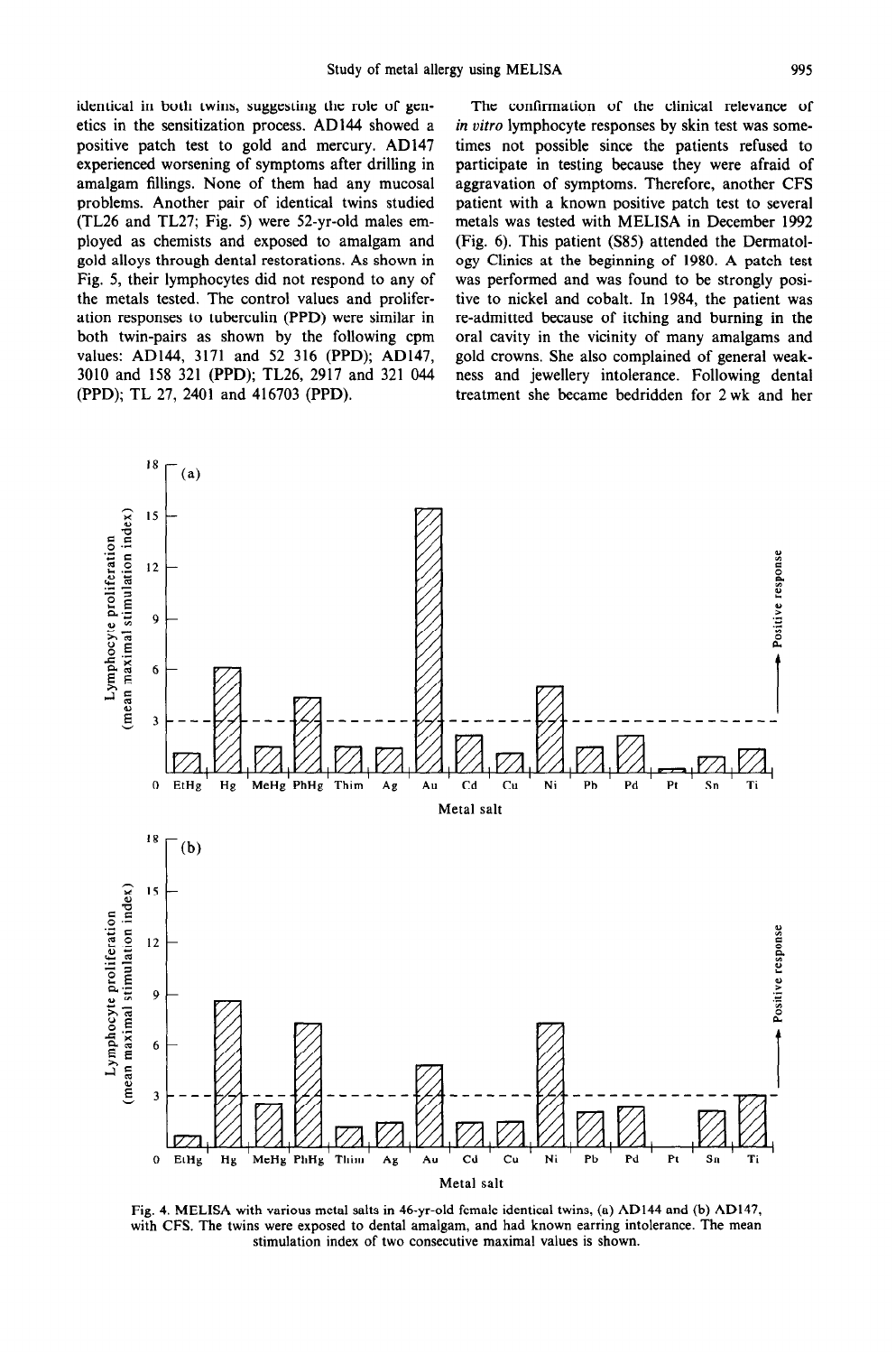

Fig. 5. MELISA with various metal salts in 55-yr-old male identical twins, (a) TL26 and (b) TL27. The twins were exposed to amalgam. dental gold and root fillings. The mean stimulation index of two consecutive maximal values is shown.

depression and asthma increased. A new patch test, performed in September 1990, was positive to palladium, gold, nickel and cobalt. A palladium-positive patch test is not uncommon among people with a very strong nickel reaction (Aberer et al., 1993; Camarasa and Serra-Baldrich, 1990), as in this case. The results of MELISA confirmed strong lymphocyte reactivity to nickel and gold salts and a positive response to cobalt. The results were negative with another transition metal, chromium. The patient's dentist replaced her gold and amalgam fillings with ceramic crowns which resulted in the disappearance of oral symptoms. Her general health status improved as well.

Palladium, another transition metal frequently used in dental gold alloys, may induce sensitization

as reported previously (Aberer *et al.,* 1993; Camerasa and Serra-Baldrich, 1990). A 39-yr-old female (AD190) had suffered from CFS since 1970. She was unable to wear jewellery and had developed intolerance to electromagnetic fields. Following the insertion of two gold constructions in February 1991 she became seriously ill with mucosal problems and general fatigue. She also had oral lichen adjacent to amalgam fillings. A patch test performed in December 1991 showed a positive reaction to nickel, cobalt, palladium and gold. The results of MELISA are shown in Table 1. The patient's lymphocytes responded to gold, palladium, nickel, inorganic Hg and phenyl-Hg. She did not respond to other components of amalgam such as tin, copper and silver, or to other components of metal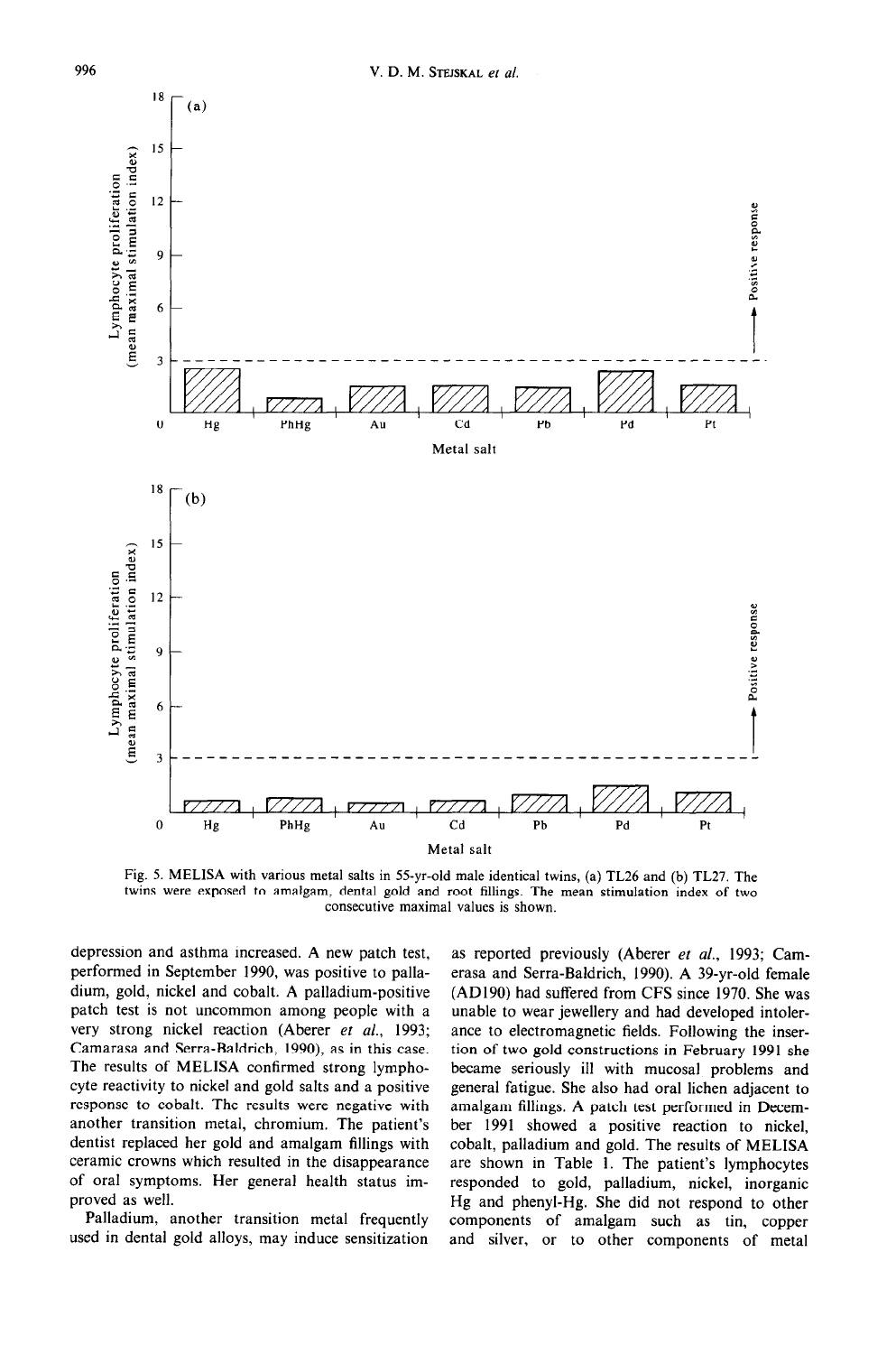

Fig. 6. MELISA with Au ( $\bullet$ ), Ni ( $\times$ ), Co ( $\blacktriangle$ ) and Cr ( $\blacksquare$ ) in a 51-yr-old female (S85) with positive patch tests to these metals. MELISA with Au in a healthy male control (TLIOO) exposed to gold fillings is also shown. (C) Control cpm in untreated cultures were 712 (S85) and 6239 (TL100).

alloys such as platinum, cadmium and titanium. The responses to ethyl- and methyl-Hg salts and to cobalt were also negative. Since July 1992 she has been metal-free in the oral cavity and her mucosal problems have regressed. For comparison, results obtained with lymphocytes from a control donor TLIOO are shown in Table 1. This 52-yr-old male, in good health, had been exposed to amalgams, gold crowns and gold bridges. He also had many root fillings. Despite this considerable metal exposure, his lymphocyte responses to metals remained negative.

#### DISCUSSION

The results presented in this communication indicate that mercury, as well as gold and palladium,

Table I. MELISA results in patient AD190 and control TLlOO

|                   | <b>AD190</b>           |     | <b>TL100</b>           |      |
|-------------------|------------------------|-----|------------------------|------|
| Test<br>substance | cpm<br>$(mean \pm SD)$ | SI  | cpm<br>$(mean \pm SD)$ | SI   |
| Control           | $1695 + 848$           | 1.0 | $6239 \pm 2618$        | 1.0  |
| PPD               | 436,022                | 257 | 505,770                | 81.0 |
| HeCl.             | $13,350 + 4536$        | 7.9 | $6448 + 588$           | 1.4  |
| Phenyl-Hg         | $14.790 + 479$         | 8.7 | $2322 + 366$           | 1.4  |
| SnCI <sub>1</sub> | $1342 + 286$           | 0.8 | $2202 + 737$           | 0.5  |
| CuSO,             | $718 + 130$            | 0.4 | $3163 \pm 1064$        | 0.6  |
| AgCOOCH,          | $3095 + 46$            | 1.8 | $2612 + 2883$          | 0.6  |
| $Au(S, O1)$ ,     | $2701 + 1395$          | 1.6 | $5211 \pm 642$         | 1.1  |
| PdCl,             | $85,651 + 12,522$      | 50. | $4661 + 2012$          | 1.2  |
| $Pt(SO_4)$        | $2407 + 540$           | 1.4 | $2652 + 903$           | 06   |
| $Pb(NO_1)$ ,      | $2468 + 892$           | 1.4 | $11,292 \pm 1685$      | 2.4  |
| CdCl,             | $5838 + 5902$          | 3.4 | $8298 \pm 5020$        | 2.1  |
| TiO,              | 1945 + 469             | 1.1 | $3704 + 142$           | 0.8  |
| Methyl-Hg         | $2600 + 978$           | I.S | $3779 \pm 127$         | 0.8  |
| Ethyl-Hg          | $1079 + 382$           | 0.6 | $2676 + 1337$          | 0.6  |
| Thiomersal        | $903 + 1798$           | 0.8 | $3704 \pm 142$         | 0.8  |
| NiCl,             | 103,162 + 67,762       | 62. | $4887 \pm 2295$        | 1.0  |

 $SI =$  stimulation index

behave as unique antigenic entities and are able to induce a state of sensitization in humans. Studies concerning sensitization properties of metals have been ongoing in our laboratory since 1987 and the data presented are representative cases from a large group of patients with oral lichen and/or CFS. The data compiled from these studies are now being prepared for publication. During these investigations, it became clear that the use of low concentrations of metal salts, particularly while testing with inorganic mercury, nickel, gold and palladium is of the utmost importance for the discrimination of the reactivity between lymphocytes from the patients and those from healthy subjects. For example, many healthy subjects may show lymphocyte reactivity to HgCl, at doses exceeding  $0.5 \mu$ g per ml. The same is true for gold thiosulfate and PdCl<sub>2</sub> at concentrations over  $6 \mu g$  per ml (V. D. U. Stejskal et al., unpublished data, 1994).

Several investigators have demonstrated that metallic ions (corrosion products) from restorations, crowns, clasps or root fillings penetrate into the adjacent tissues such as dentin and enamel of the teeth (Lappalainen and Yli-Urpo, 1987; Sörenmark et al., 1968; Winter, 1976). The release of metallic ions from seemingly inert precious metals such as palladium or gold is potentiated by inflammatory processes in the oral cavity. Thus, stimulated neutrophiles, monocytes and macrophages produce strongly oxidizing agents such as peroxide or hydroxide radicals (Contrino *et al.,* 1988; Halliwell et al., 1988; Lancet, 1985) and contribute, together with the oral microbial flora, to the generation of corrosion products. Metal ions are taken up by immunological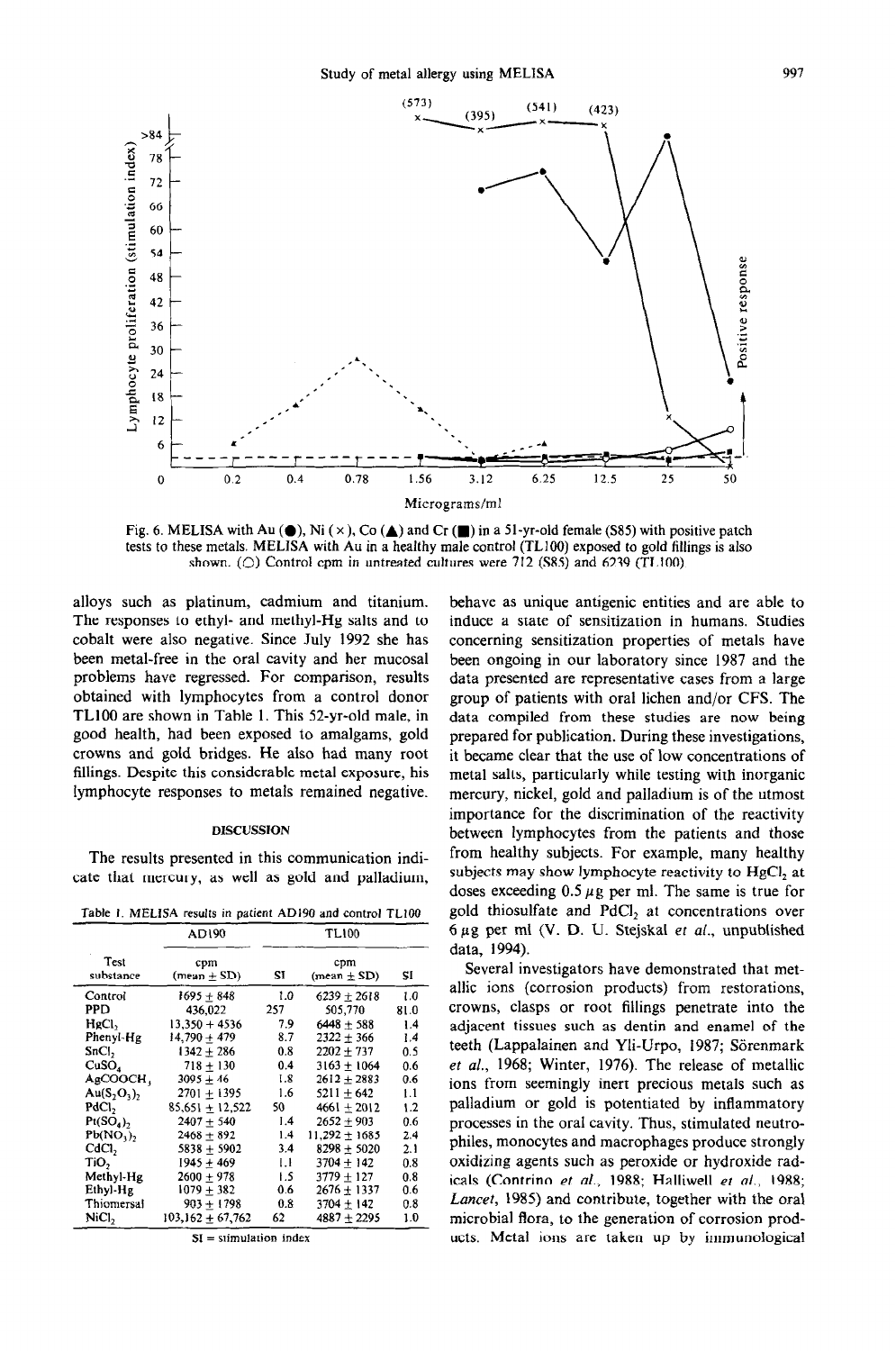scavangers, monocytes and macrophages and distributed through the lymph and blood throughout the entire body (Coleman *et a/.,* 1973; Willert and Semlitsch, 1976; Winter, 1976). Metal-containing phagocytes may be trapped in several organs such as joints or brain and metal material released may bind *in situ* to thiol groups of proteins. Heavy metals such as mercury, lead or cadmium interact strongly with SH-groups and disulfide bridges as reviewed extensively by Boyer (1959). One could postulate that this process can occur not only in the skin or mucosa but also in other organs and tissues such as brain, muscles or joints. Strong binding to protein ligands may change the tertiary structure of autologous proteins, thus making them foreign and therefore vulnerable to the attack of lymphocytes. Since metal-sensitized lymphocytes circulate freely in the blood and lymphoid system, metals could be implicated as aetiological agents in many inflammatory degenerative diseases.

Although mercury may lack specificity in inhibiting sulfur-containing enzymes, it may show selectivity in the whole organism by binding to specific organs and may be concentrated in specific cell components such as in lysosomes (Bolewska et *al.,* 1990). Among other groups that attract heavy metals, are phosphates, cysteinyl and histidyl residues of proteins, purines, pteridins and porphyrins. Such binding often leads to enzyme inhibition (Vallee and Ulmer, 1972). Like mercury, other metals such as gold and palladium are frequently used as components in dental alloys. These elements belong to the transition metals which means that they exist with only a partially filled electron shell, either in their elemental state or in one of their common oxidation states. Transition metals occupy the central block of the periodic table filling the three rows from scandium to copper, zirconium to silver and hafnium to gold. The properties that distinguish transition metals from other metals are their variable oxidation states and their very great propensity to form strong complexes with both inorganic and organic ligands (Clark, 1981). Palladium is increasingly used in dentistry, and also in jewellery and in industry. Recently, the sensitization rate to palladium was reported to be 8.3% (Aberer *et al.,* 1993). The prevalency of positive patch tests to gold is also increasing (Björkner et al., 1994). Specific lymphocyte responses in patients with hypersensitivity were previously reported for nickel (Hutchinson, 1972), gold (Aro *et al.,* 1993; Denman and Denman, 1968) and beryllium (Kreiss et *al.,* 1989). The proliferation in response to palladium by lymphocytes from palladium-sensitized patients has to our knowledge not been described previously.

no biological function and indeed, the soluble salts of *in vitro* (Caron et al., 1970; Schöpf et al., 1967). all of them are toxic in even moderate amounts. At The discrepancy between published data and the

bind to the active sites of enzymes, disrupt membrane functions and disturb the equilibrium controlling other metals (Clark, 1981).

Fortunately, not everyone is genetically susceptible to develop immunologically mediated disorders caused by metals. When treated with metal salts, only certain, genetically identical (inbred) strains of animals developed autoimmunity (Druet *et al.,* 1982; Mathieson *et al.,* 1992) while others did not. In experiments with human cells it has been found that nickel created a new antigenic determinant by interacting with a peptide bound to the major histocompatibility complex (MHC) molecule (Romagnoli *et al.,* 1991). Furthermore, the same group has provided data suggesting that gold can alter MHC-peptide complexes (Romagnoli *et al.,* 1992). Taken together, these studies show that the genetic constitution of an individual may play the ultimate role in the responsiveness of the immune system to low molecular weight compounds.

The impact of genetics on the development of metal sensitivity is much more difficult to study in outbred populations such as mankind. However, it is possible to examine HLA-identical populations by studying identical twins. In the research reported here, studies of two pairs of identical twins indicated that the reactivity pattern of metal-specific lymphocytes is similar for genetically identical individuals who have had the same metal exposure in the past.

A frequently used method for the diagnosis of delayed type hypersensitivity is the patch test. However, this method has several disadvantages. Since many chemicals such as mercury can be harmful to the skin, false positive irritation reactions are quite common. Thus, the prevalence of mercury allergy based on the positive patch test varies widely (Finne *et al.,* 1982; Laine et *al.,* 1992; Mobacken *et al.,* 1984). In this study, patient TL87 showed a strong inflammatory reaction to ethyl-Hg which was interpreted as an irritative effect of mercury on the skin. However, the results of MELISA confirmed a true sensitization to this compound by a high specific lymphoproliferative response. The ability to discriminate between toxic and allergic reactions with the help of haptenspecific memory cells has earlier been described for isothiazolinones (Stejskal *et al.,* 1990). Another disadvantage of the patch test is that each application of test substance on the skin may increase the immune reactivity of the individual to a given antigen (boosting effect) and thus aggravate the allergic symptoms. Systemic problems following patch testing of metalsensitive individuals have often been reported by patients and were recently confirmed by a doubleblind study (Marcusson, 1994).

Apart from such artificial situations as metal im- It has been generally anticipated that inorganic plants, transition metals never occur in very large mercurials such as mercuric chloride function as amounts in any organism. The majority of them have mitogens for human and animal lymphocytes concentrations above those found naturally, they will results presented in this study may be explained by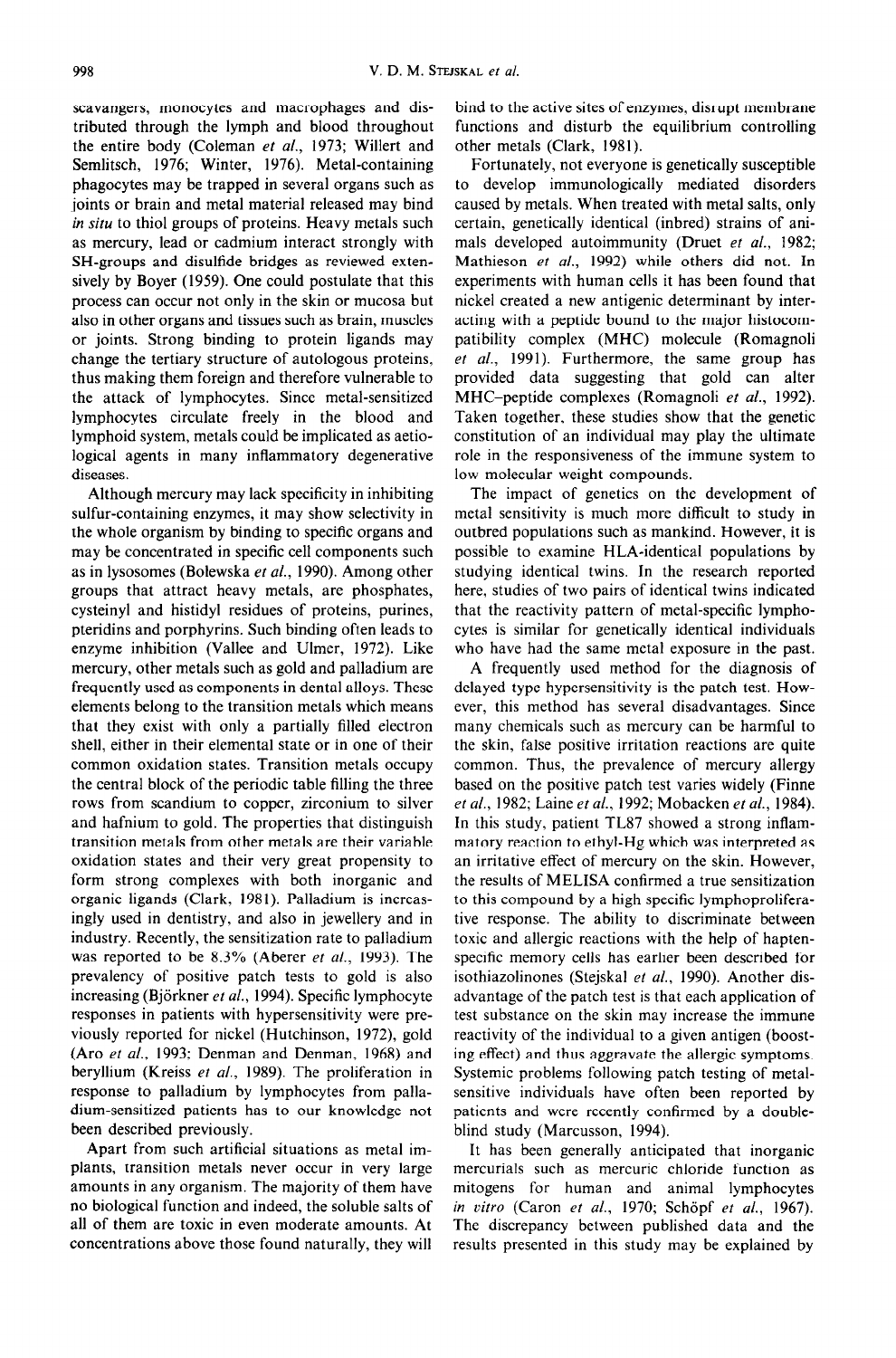methodological variations in the performance of MELISA versus the conventional lymphocyte transformation test (Nordlind and Lidén, 1993). These details are, however, well beyond the scope of this communication.

In conclusion, the data presented in this study indicate that metals generally accepted for long-term use in medicine and dentistry carry a definite sensitizing risk for an at present unknown part of the human population and should be avoided in the future. Therefore, mercury-based bactericidal agents and metal-containing dental materials should be replaced with non-mercury preservatives and with metal-free restorative materials.

*Acknowledgements-We* wish to thank the following persons who have made the realization of the MELISA project possible: Dr Sven Langworth, Department of Occupational Medicine, Huddinge Hospital, for access to occupationally exposed controls, laboratory technician Maritha Marcusson-Stahl who performed MELISA with remarkable skill, and Irene Olsén and Jenny Stejskal who helped with the preparation of the manuscript. In addition to AB ASTRA, the Swedish National Board for Technical Development and the National Chemical Inspectorate who sponsored the project.

#### REFERENCES

- Aberer W., Holub H., Strohal R. and Slavicek R. (1993) Palladium in dental alloys-the dermatologists' responsibility to warn? Contact Dermatitis 28, 163-165.
- Aro T., Kanerva L., Hayrinen-Immonen R., Silvennoinen-Kossinen S., Konttinen Y. T., Jolanki R. and Estlander T. (1993) Long lasting allergic patch test reaction caused by gold. Contact Dermatitis 28, 276-281.
- Barna B. P., Deodhar S. H., Gautam S., Edinger M., Chiang T. and McMahon J. T. (1984) Experimental beryllium-induced lung disease. II. Analyses of bronchial lavage cells in strains 2 and 13 guinea pigs. *International Archives of Allergy and Applied~lmmunology 13, 49-55.*
- Björkner B., Bruze M. and Möller H. (1994) High frequency of contact allergy to gold sodium thiosulfate and indication of gold allergy? *Contact Dermafitis 30, 144-151.*
- Bolewska J., Holmstrup P., Moller-Madsen B., Kenrad B. and Danscher G. (1990) Amalgam associated mercury accumulations in normal oral mucosa, oral mucosal lesions of lichen planus and contact lesions associated with amalgam. *Journal of Oral Pathology and Medicine 19, 3942.*
- Boyer P. D. (1959) Sulfhydryl and disulfide groups of enzymes. In *The Enzymes.* Vol. 1.2nd Ed. Edited by P. P. Boyer, H. Lardy and K. Myrback, pp. 511-588. Academic Press, New York.
- Camarasa J. G. and Serra-Baldrich E. (1990) Palladium contact dermatitis. *American Journal of Conracr Dermatitis* I, 114-115.
- Caron G. A., Poutala S. and Provost T. T. (1970) Lymphocyte transformation induced by inorganic and organic mercury. *International Archives of Allergy 31, 76-87.*
- Clark G. C. F. (1981) Low molecular weight complexes of transition metal ions in biological fluids. In *Systemic Aspects of Biocompatibility.* Vol. 1. Edited by D. F. Williams. pp. 7-21. CRC Press, Boca Raton, FL.
- Coleman R. F., Herrington J. and Scales J. T. (1973) Concentration of wear products in hair, blood, and urine after total hip replacement. *British Medical Journal* 1, 527-529.
- Contrino J., Marucha P., Ribaudo, Ference R., Bigazzi P. E. and Kreutzer D. L. (1988) Effect of mercury on human polymorphonuclear leucocyte function in vitro. American Journal of Pathology 132, 110-118.
- Denman E. J. and Denman A. M. (1968) The lymphocyte transformation test and gold hypersensitivity. *Annals of Rheumatic Diseases 27, 582-589.*
- Druet E., Sapin C., Fournie G., Mendet C. H., Gunther E. and Druet P. (1982) Genetic control of susceptibility to mercury-induced immune nephritis in various strains of rat. *Clinical Immunology and Immunopathoiogy 25, 203-212.*
- Finne K., Göransson K. and Winckler L. (1982) Oral lichen planus and contact allergy to mercury. *Infernational Journal of Oral Surgery* **11, 236-239.**
- Goering P. L., Galloway W. D., Clarkson T. W., Lorscheider F. L., Berlin M. and Rowland A. S. (1992) Symposium overview. Toxicity assessment of mercury vapor from dental amalgams. *Fundamental and Applied*  Toxicology 19, 319-329.
- Halliwell B., Hoult J. R. and Blake D. R. (1988) Oxidants, inflammation and anti-inflammatory drugs. *FASEB Journal 2, 2867-2873.*
- Holmes G. P., Kaplan J. E., Gantz N. M., Komaroff A. L., Schonberger L. B., Strauss S. E., Jones J. F., DuBois R. E., Cunningham-Rundles C., Pahwa S., Tosato G., Zegans L. S., Purtilo D. T., Brown N., Schooley R. T. and Brus I. (1988) Chronic fatigue syndrome: a working case definition. Annals of Internal *Medicine* **108,** 387-389.
- Hultman P., Bell L. J., Eneström S. and Pollard K. M. (1992) Murine susceptibility to mercury. I. Autoantibody profiles and systemic immune deposits in inbred, congenic, and intra-H-2 recombinant strains. *Clinical Immunology and Immunopathology* 65, 98-109.
- Hutchinson F., Raffle E. J. and Macleod T. M. (1972) The specificity of lymphocyte transformation in vitro by nickel salts in nickel sensitive subjects. *Journal of Investigafive Dermatology 58, 362-365.*
- Ishii N., Ishii H., Ono H., Horiuchi Y., Nakajima H. and Aoki I. (1990) Genetic control of nickel sulfate delayedtype hypersensitivity. *Journal of Investigative Dermatoi* $ogy$  94, 673-676.
- Kreiss K., Newman L. S., Mroz M. M. and Campbell P. A. (1989) Screening blood test identifies subclinical beryllium disease. *Journal of Occupational Medicine 31,*  603-608.
- Laine J., Kalimo K., Forsell H. and Happonen R. P. (1992) Resolution of oral lichenoid lesions after replacement of amalgam restorations in patients allergic to mercury compounds. *British Journal of Dermatology 126, 10-15.*
- *Lancer (1985).* Editorial. Metal chelation therapy, oxygen radicals and human disease. Lancet 19 January, pp. 143-145.
- Landsteiner K., Rostenberg A. and Sulzberger M. B. (1939) Individual differences in susceptibility to eczematous sensitization with simple chemical substances. *Journal of Investigative Dermatology* 21, 25-29.
- Langård S. and Hensten-Pettersen A. (1981) Chromium toxicology. In *Svstemic Aspects of Biocompatibility*  Vol. Edited by D. F. Williams. pp. 144-157. CRC Press, Boca Raton, FL.
- Lappalainen R. and Yli-Urpo A. (1987) Release of elements from some gold alloys and amalgams in corrosion. *Scan*dinavian Journal of Dental Research 95, 364–368.
- Maibach H. I. and Menne T. (1989) *Nickel and the Skin: Immunology and Toxicology.* CRC Press, Boca Raton, FL.
- Marcusson J. A. (1994) CNS symptoms as a result of patch testing with mercury: relevance to the alleged side effect of mercury released from dental amalgam? *Acfa Dermatologica and Venereologica.* In press.